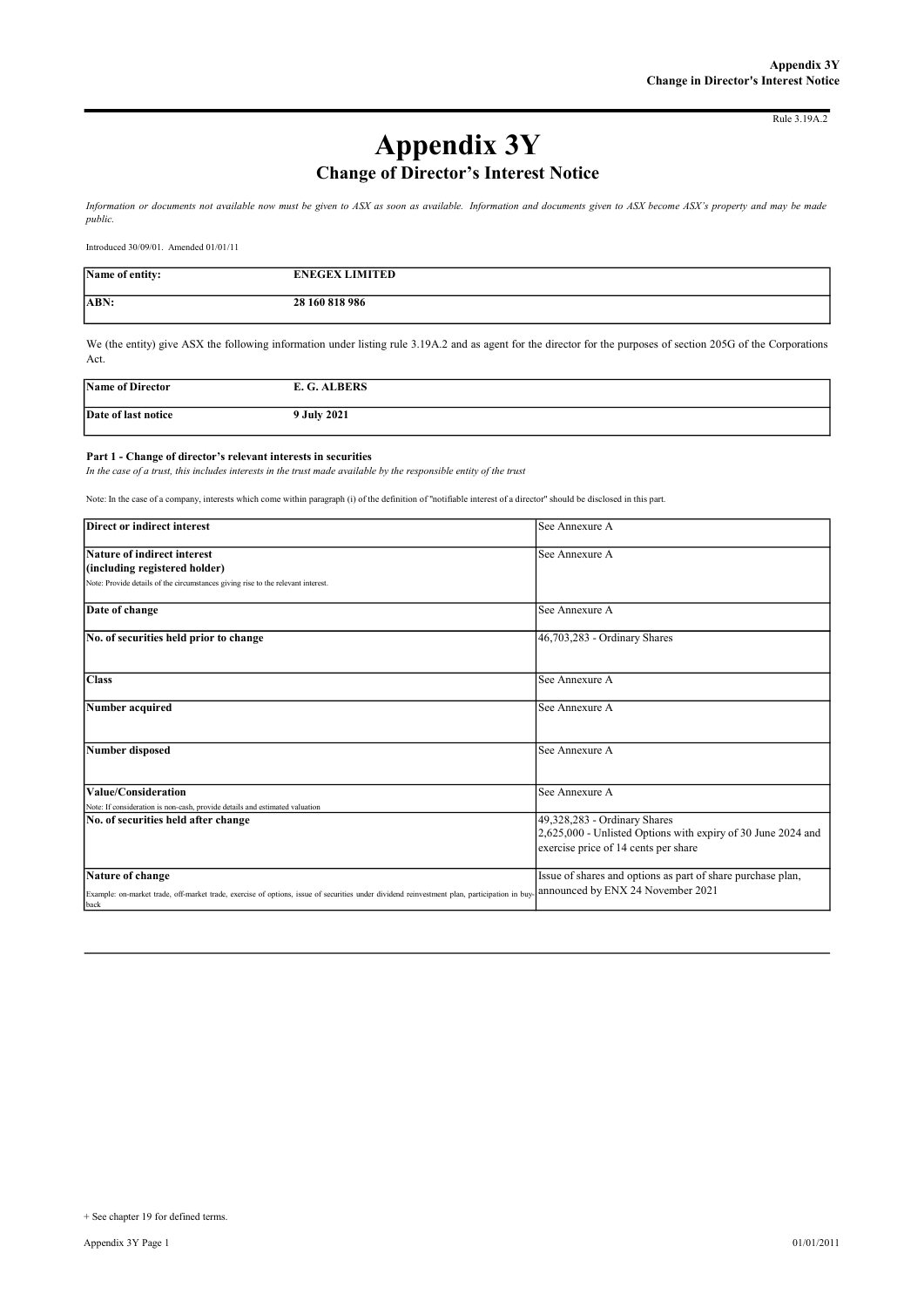# Part 2 – Change of director's interests in contracts

Note: In the case of a company, interests which come within paragraph (ii) of the definition of "notifiable interest of a director" should be disclosed in this part.

| <b>Detail of contract</b>                                                                                                                                             | Not Applicable |
|-----------------------------------------------------------------------------------------------------------------------------------------------------------------------|----------------|
| Nature of interest                                                                                                                                                    | Not Applicable |
| Name of registered holder<br>(if issued securities)                                                                                                                   | Not Applicable |
| Date of change                                                                                                                                                        | Not Applicable |
| No. and class of securities to which interest related prior to change<br>Note: Details are only required for a contract in relation to which the interest has changed | Not Applicable |
| Interest acquired                                                                                                                                                     | Not Applicable |
| Interest disposed                                                                                                                                                     | Not Applicable |
| Value/Consideration                                                                                                                                                   | Not Applicable |
| Note: If consideration is non-cash, provide details and an estimated valuation                                                                                        |                |
| Interest after change                                                                                                                                                 | Not Applicable |

# Part 3 – <sup>+</sup>Closed period

| Were the interests in the securities or contracts detailed above traded during a<br> +closed period where prior written clearance was required? | No |
|-------------------------------------------------------------------------------------------------------------------------------------------------|----|
| If so, was prior written clearance provided to allow the trade to proceed during this period?                                                   |    |
| If prior written clearnace was provided, on what date was this provided?                                                                        |    |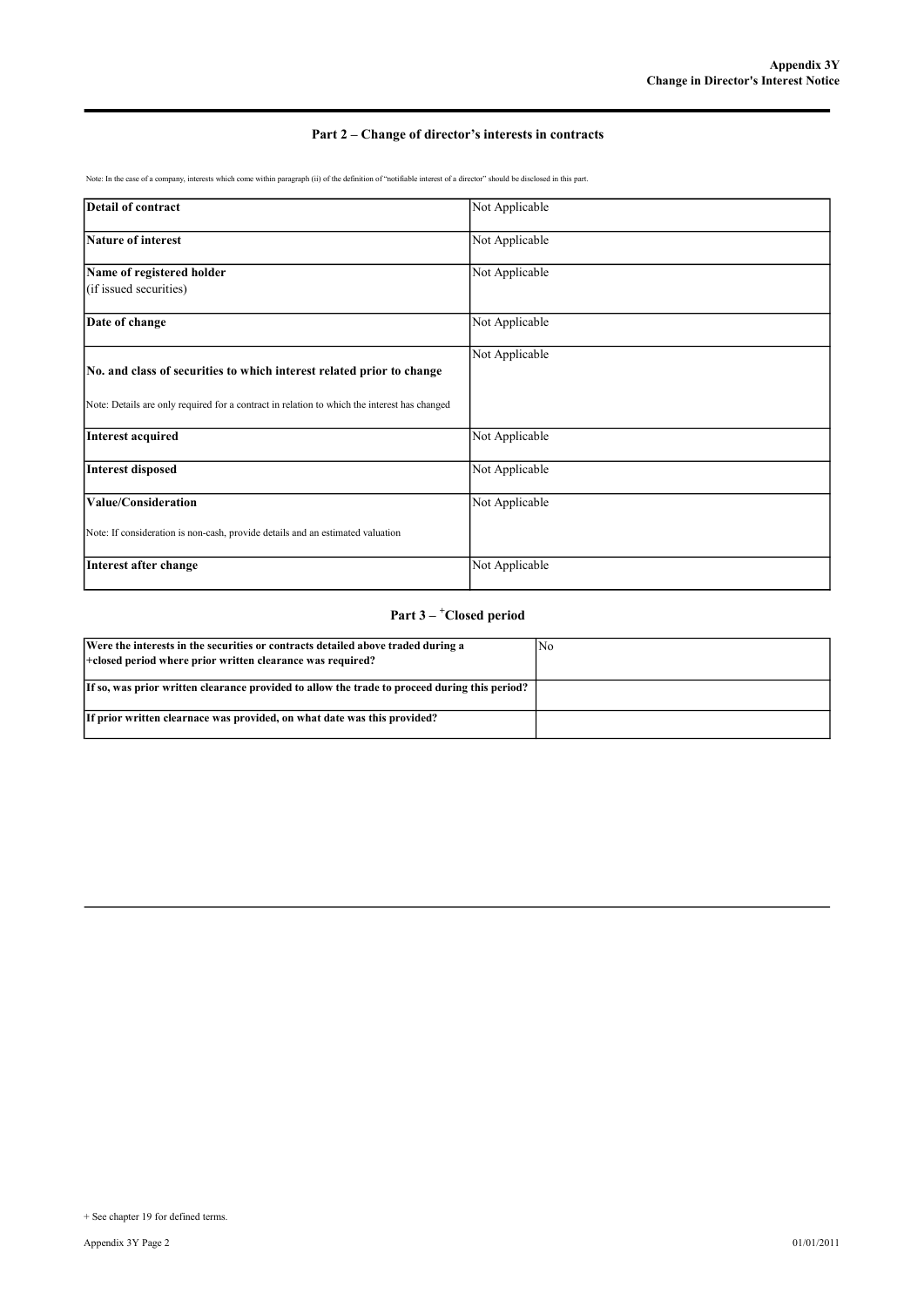ANNEXURE "A"

Change of Directors Interest Notice

| <b>ERNEST GEOFFREY ALBERS</b> |  |
|-------------------------------|--|
|                               |  |

| <b>ERNEST GEOFFREY ALBERS</b>                                                                            |                          |                                   |                    |                                  |                      |                                    |                                        |
|----------------------------------------------------------------------------------------------------------|--------------------------|-----------------------------------|--------------------|----------------------------------|----------------------|------------------------------------|----------------------------------------|
| <b>Date of Last Notice</b><br>Date of This Report:                                                       |                          | 9 July 2021<br>4 February 2022    |                    |                                  |                      |                                    |                                        |
| <b>Nature of Interest:</b><br><b>Registered Holder:</b>                                                  |                          | Direct                            |                    |                                  |                      |                                    |                                        |
| <b>E.G. ALBERS</b>                                                                                       |                          |                                   |                    |                                  |                      |                                    |                                        |
| Class of Security                                                                                        | Date of Change           | No Securities held last<br>Report | No Acquired        | No Disposed                      | Value/ Consideration | No Securities<br>held after change | Nature of Change (if<br>not ASX trade) |
| <b>ORDINARY</b>                                                                                          |                          | 22,035,702                        | $\mathbf{0}$       | $\boldsymbol{0}$                 |                      | 22,035,702                         |                                        |
| <b>Nature of Interest:</b><br><b>Registered Holder:</b>                                                  |                          | Direct                            |                    |                                  |                      |                                    |                                        |
| E.G. ALBERS & P.J. ALBERS                                                                                |                          |                                   |                    |                                  |                      |                                    |                                        |
| Class of Security                                                                                        | Date of Change           | No Securities held last<br>Report | No Acquired        | No Disposed                      | Value/ Consideration | No Securities<br>held after change | Nature of Change (if<br>not ASX trade) |
| ORDINARY<br>UNLISTED OPTIONS<br>30 JUNE 2024 @ \$0.14                                                    | 4 Feb 2022<br>4 Feb 2022 | 98,438<br>$\mathbf{0}$            | 375,000<br>375,000 | $\boldsymbol{0}$<br>$\mathbf{0}$ | \$30,000<br>\$0      | 473,438<br>375,000                 |                                        |
| <b>Nature of Interest:</b><br><b>Registered Holder:</b>                                                  |                          | Indirect                          |                    |                                  |                      |                                    |                                        |
| 500 CUSTODIAN PTY LTD <albers &="" fund="" pension="" superannuation=""></albers>                        |                          |                                   |                    |                                  |                      |                                    |                                        |
| Class of Security                                                                                        | Date of Change           | No Securities held last<br>Report | No Acquired        | No Disposed                      | Value/ Consideration | No Securities<br>held after change | Nature of Change (if<br>not ASX trade) |
| ORDINARY<br>UNLISTED OPTIONS<br>30 JUNE 2024 @ \$0.14                                                    | 4 Feb 2022<br>4 Feb 2022 | 1,147,500<br>$\mathbf{0}$         | 187,500<br>187,500 | $\boldsymbol{0}$<br>$\mathbf{0}$ | \$15,000<br>\$0      | 1,335,000<br>187,500               |                                        |
| <b>Nature of Interest:</b><br><b>Registered Holder:</b>                                                  |                          | Indirect                          |                    |                                  |                      |                                    |                                        |
| ALBERS CUSTODIAN COMPANY PTY LTD <larsson &="" albers="" fund="" pension="" superannuation=""></larsson> |                          |                                   |                    |                                  |                      |                                    |                                        |
| Class of Security                                                                                        | Date of Change           | No Securities held last<br>Report | No Acquired        | No Disposed                      | Value/ Consideration | No Securities<br>held after change | Nature of Change (if<br>not ASX trade) |
| ORDINARY<br>UNLISTED OPTIONS<br>30 JUNE 2024 @ \$0.14                                                    | 4 Feb 2022<br>4 Feb 2022 | 1,481,859<br>$\mathbf{0}$         | 187,500<br>187,500 | 0<br>$\mathbf{0}$                | \$15,000<br>\$0      | 1,669,359<br>187,500               |                                        |
| <b>Nature of Interest:</b><br><b>Registered Holder:</b>                                                  |                          | Indirect                          |                    |                                  |                      |                                    |                                        |
| ALBERS FAMILY CUSTODIAN PTY LTD <albers family="" trust=""></albers>                                     |                          |                                   |                    |                                  |                      |                                    |                                        |
| Class of Security                                                                                        | Date of Change           | No Securities held last<br>Report | No Acquired        | No Disposed                      | Value/ Consideration | No Securities<br>held after change | Nature of Change (if<br>not ASX trade) |
| ORDINARY                                                                                                 |                          | 187,501                           | $\boldsymbol{0}$   | $\boldsymbol{0}$                 |                      | 187,501                            |                                        |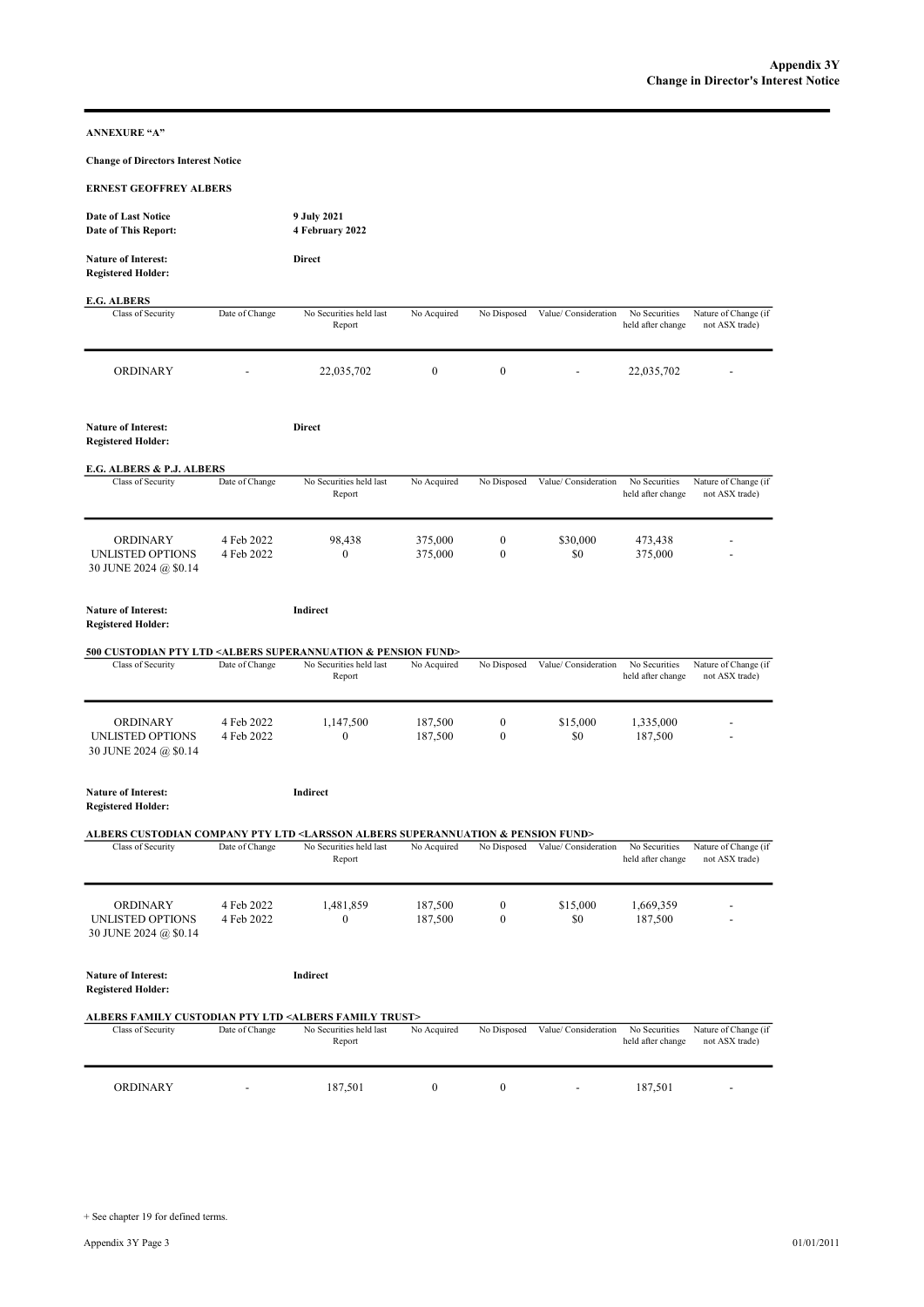| <b>Nature of Interest:</b>                                   |                          | Indirect                          |                    |                                      |                      |                                    |                                        |
|--------------------------------------------------------------|--------------------------|-----------------------------------|--------------------|--------------------------------------|----------------------|------------------------------------|----------------------------------------|
| <b>Registered Holder:</b>                                    |                          |                                   |                    |                                      |                      |                                    |                                        |
| <b>AURALANDIA PTY LTD</b>                                    |                          |                                   |                    |                                      |                      |                                    |                                        |
| Class of Security                                            | Date of Change           | No Securities held last<br>Report | No Acquired        | No Disposed                          | Value/ Consideration | No Securities<br>held after change | Nature of Change (if<br>not ASX trade) |
| <b>ORDINARY</b><br>UNLISTED OPTIONS<br>30 JUNE 2024 @ \$0.14 | 4 Feb 2022<br>4 Feb 2022 | 7,500,001<br>$\mathbf{0}$         | 375,000<br>375,000 | $\boldsymbol{0}$<br>$\mathbf{0}$     | \$30,000<br>\$0      | 7,875,001<br>375,000               |                                        |
| <b>Nature of Interest:</b><br><b>Registered Holder:</b>      |                          | Indirect                          |                    |                                      |                      |                                    |                                        |
| <b>AUSTRALIS FINANCE PTY LTD</b>                             |                          |                                   |                    |                                      |                      |                                    |                                        |
| Class of Security                                            | Date of Change           | No Securities held last<br>Report | No Acquired        | No Disposed                          | Value/ Consideration | No Securities<br>held after change | Nature of Change (if<br>not ASX trade) |
| <b>ORDINARY</b>                                              |                          | 2,806,618                         | $\mathbf{0}$       | $\boldsymbol{0}$                     |                      | 2,806,618                          |                                        |
| <b>Nature of Interest:</b><br><b>Registered Holder:</b>      |                          | Indirect                          |                    |                                      |                      |                                    |                                        |
| <b>CAPRICORN MINING PTY LTD</b>                              |                          |                                   |                    |                                      |                      |                                    |                                        |
| Class of Security                                            | Date of Change           | No Securities held last<br>Report | No Acquired        | No Disposed                          | Value/ Consideration | No Securities<br>held after change | Nature of Change (if<br>not ASX trade) |
| <b>ORDINARY</b><br>UNLISTED OPTIONS<br>30 JUNE 2024 @ \$0.14 | 4 Feb 2022<br>4 Feb 2022 | 7,062<br>$\mathbf{0}$             | 375,000<br>375,000 | $\boldsymbol{0}$<br>$\boldsymbol{0}$ | \$30,000<br>\$0      | 382,062<br>375,000                 |                                        |
| <b>Nature of Interest:</b><br><b>Registered Holder:</b>      |                          | Indirect                          |                    |                                      |                      |                                    |                                        |
| <b>GASCORP AUSTRALIA PTY LTD</b>                             |                          |                                   |                    |                                      |                      |                                    |                                        |
| Class of Security                                            | Date of Change           | No Securities held last<br>Report | No Acquired        | No Disposed                          | Value/ Consideration | No Securities<br>held after change | Nature of Change (if<br>not ASX trade) |
| ORDINARY                                                     |                          | 7,145,482                         | $\boldsymbol{0}$   | $\boldsymbol{0}$                     |                      | 7,145,482                          |                                        |
| <b>Nature of Interest:</b><br><b>Registered Holder:</b>      |                          | Indirect                          |                    |                                      |                      |                                    |                                        |
| <b>GREAT MISSENDEN GROUP PTY LTD</b>                         |                          |                                   |                    |                                      |                      |                                    |                                        |
| Class of Security                                            | Date of Change           | No Securities held last<br>Report | No Acquired        | No Disposed                          | Value/ Consideration | No Securities<br>held after change | Nature of Change (if<br>not ASX trade) |
| ORDINARY                                                     |                          | 41,667                            | $\boldsymbol{0}$   | $\boldsymbol{0}$                     |                      | 41,667                             |                                        |
| <b>Nature of Interest:</b><br><b>Registered Holder:</b>      |                          | Indirect                          |                    |                                      |                      |                                    |                                        |
| <b>NATURAL RESOURCES GROUP PTY LTD</b>                       |                          |                                   |                    |                                      |                      |                                    |                                        |
| Class of Security                                            | Date of Change           | No Securities held last<br>Report | No Acquired        | No Disposed                          | Value/ Consideration | No Securities<br>held after change | Nature of Change (if<br>not ASX trade) |
| ORDINARY<br>UNLISTED OPTIONS                                 | 4 Feb 2022<br>4 Feb 2022 | 784,832<br>$\boldsymbol{0}$       | 375,000<br>375,000 | $\boldsymbol{0}$<br>$\boldsymbol{0}$ | \$30,000<br>\$0      | 1,159,832<br>375,000               |                                        |

30 JUNE 2024 @ \$0.14

+ See chapter 19 for defined terms.